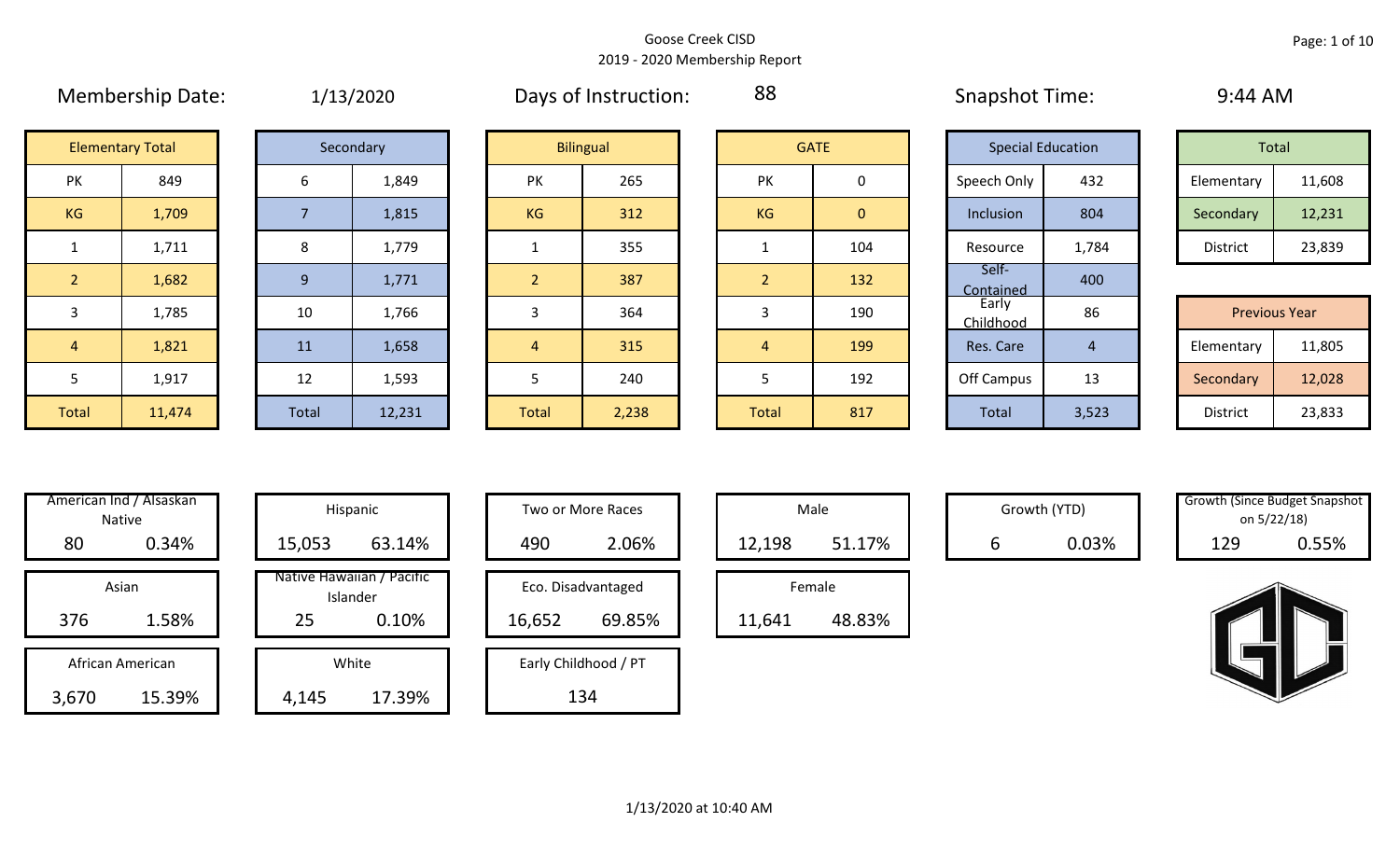|                 | 1/13/2020              | <b>PK</b>      |          | KG             |                |                |                |                | $\overline{2}$ |      |                | 3              |                |                | 4              |                |                | 5              |              |       | Campus Totals | Early    | Spec. | Total | 18-19 | 19-20      |          |
|-----------------|------------------------|----------------|----------|----------------|----------------|----------------|----------------|----------------|----------------|------|----------------|----------------|----------------|----------------|----------------|----------------|----------------|----------------|--------------|-------|---------------|----------|-------|-------|-------|------------|----------|
| Date            |                        | GenEd BilEd    |          | GenEd          | <b>BilEd</b>   | GenEd          | <b>BilEd</b>   | GenEd          | <b>BilEd</b>   |      | Total GenEd    | <b>BilEd</b>   |                | Total GenEd    | <b>BilEd</b>   | <b>Total</b>   | GenEd          | <b>BilEd</b>   | <b>Total</b> | GenEd | <b>BilEd</b>  | Child    | Prog  |       |       | Projection | Capacity |
|                 | Teachers               | 1              | 0        | 4              | 2              | 4              | $\overline{2}$ | 4              | $\mathbf{1}$   | 5    | 4              | 2              | 6              |                | $\overline{2}$ | 6              |                | 1              | 5.           | 25    | 10            |          |       |       |       |            |          |
| Alamo           | Students               | 48             | 0        | 85             | 30             | 84             | 29             | 85             | 33             | 118  | 88             | 30             | 118            | 77             | 24             | 101            | 95             | 24             | 119          | 562   | 170           | 0        | 70    | 802   | 775   | 764        | 850      |
|                 | <b>Available Seats</b> | $-4$           | 0        | 3              | 14             | 4              | 15             | 3              | $-11$          | -8   | $\Omega$       | 14             | 14             | 11             | 20             | 31             | 5              | $\mathbf{1}$   | 6            |       |               |          |       |       |       |            |          |
|                 | <b>Teachers</b>        | 1              |          | 4              | $\overline{2}$ | $\overline{3}$ | $\overline{2}$ | 3              | $\overline{2}$ | 5    | 3              | $\overline{2}$ | 5              | 4              | $\overline{2}$ | 6              | $\overline{3}$ | $\overline{2}$ | 5            | 21    | 13            |          |       |       |       |            |          |
| Ashbel<br>Smith | Students               | 32             | 22       | 65             | 29             | 65             | 33             | 70             | 33             | 103  | 68             | 26             | 94             | 72             | 37             | 109            | 73             | 34             | 107          |       |               | $\Omega$ | 38    | 697   | 725   | 715        | 924      |
|                 | <b>Available Seats</b> | 12             | 22       | 23             | 15             | 1              | 11             | $-4$           | 11             | 7    | $-2$           | 18             | 16             | 16             | 7              | 23             | 2              | 16             | 18           | 445   | 214           |          |       |       |       |            |          |
|                 | Teachers               | 1              | 1        | 4              | 2              | 4              | 1              | 3              | $\overline{2}$ | 5    | 5              | $\overline{2}$ | 7              | 4              | $\overline{2}$ | 6              | 4              | $\overline{2}$ | 6            | 25    | 12            |          |       |       |       |            |          |
| Austin          | Students               | 33             | 28       | 81             | 30             | 87             | 23             | 69             | 42             | 111  | 109            | 37             | 146            | 84             | 34             | 118            | 96             | 35             | 131          | 559   |               | 0        | 9     | 797   | 803   | 774        | 814      |
|                 | <b>Available Seats</b> | 11             | 16       | $\overline{7}$ | 14             | -1             | $-1$           | $-3$           | $\overline{2}$ | $-1$ | $\mathbf{1}$   | $\overline{7}$ | 8              | 4              | 10             | 14             | 4              | 15             | 19           |       | 229           |          |       |       |       |            |          |
|                 | <b>Teachers</b>        | 1              | 1        | 5              | 1              | 5              | $\mathbf{1}$   | $\overline{4}$ | $\overline{2}$ | 6    | 6              |                | $\overline{7}$ | 6              | 1              | $\overline{7}$ | 5              | 1              | 6            | 32    | 8             |          |       |       |       |            |          |
| Banuelos        | Students               | 36             | 34       | 103            | 23             | 100            | 18             | 83             | 29             | 112  | 123            | 20             | 143            | 113            | 20             | 133            | 135            | 16             | 151          |       |               | $\Omega$ | 17    | 870   | 904   | 862        | 850      |
|                 | <b>Available Seats</b> | 8              | 10       | $\overline{7}$ | $-1$           | 10             | 4              | 5              | 15             | 20   | 9              | $\overline{2}$ | 11             | 19             | $\overline{2}$ | 21             | $-10$          | 9              | $-1$         | 693   | 160           |          |       |       |       |            |          |
|                 | Teachers               | $\mathbf{1}$   | 0.5      | 5              | $\mathbf{1}$   | 4              | $\mathbf{1}$   | 4              | $\overline{2}$ | 6    | 5              | $\overline{2}$ | 7              | 6              | $\mathbf 1$    | 7              | 5              | $\mathbf{1}$   | 6            | 30    | 8.5           |          |       |       |       |            |          |
| Bowie           | Students               | 47             | 20       | 93             | 22             | 83             | 22             | 91             | 27             | 118  | 97             | 26             | 123            | 116            | 18             | 134            | 104            | 27             | 131          |       |               | 0        | 29    | 822   | 835   | 843        | 880      |
|                 | <b>Available Seats</b> | -3             | 2        | 17             | 0              | 5              | 0              | -3             | 17             | 14   | 13             | 18             | 31             | 16             | 4              | 20             | 21             | $-2$           | 19           | 631   | 162           |          |       |       |       |            |          |
|                 | Teachers               | $\mathbf{1}$   | 1        | 4              | $\overline{2}$ | $\overline{4}$ | $\mathbf{1}$   | 4              | 2              | 6    | 4              |                | 5              | 4              | 2              | 6              | 4              | 1              | 5            | 25    | 10            |          |       |       |       |            |          |
| Carver          | Students               | 38             | 28       | 67             | 46             | 79             | 23             | 77             | 25             | 102  | 69             | 20             | 89             | 90             | 30             | 120            | 88             | 26             | 114          |       |               |          | 26    | 733   | 690   | 689        | 836      |
|                 | <b>Available Seats</b> | 6              | 16       | 21             | $-2$           | 9              | $-1$           | 11             | 19             | 3    | 19             | $\overline{2}$ | 21             | $-2$           | 14             | 12             | 12             | $-1$           | 11           | 508   | 198           |          |       |       |       |            |          |
|                 | Teachers               | 1              | 0        | 5              | 0              | 5              | 0              | 5              | 0              | 5.   | 6              | 0              | 6              | 6              | 0              | 6              | 5              | $\mathbf 0$    | 5.           | 33    | 0             |          |       |       |       |            |          |
| Clark           | Students               | 45             | 0        | 107            | 0              | 103            | 0              | 90             | 0              | 90   | 118            | 0              | 118            | 120            | 0              | 120            | 110            | 0              | 110          | 693   |               |          | 35    | 729   | 721   | 701        | 850      |
|                 | <b>Available Seats</b> | $-1$           | $\Omega$ | 3              | 0              | 7              | 0              | 20             | $\mathbf 0$    | 20   | 14             | 0              | 14             | 12             | 0              | 12             | 15             | $\mathbf 0$    | 15           |       | 0             |          |       |       |       |            |          |
|                 | Teachers               | $\mathbf 0$    | 1        | 4              | $\overline{2}$ | 5              | $\overline{2}$ | 4              | 1              | 5    | $\overline{4}$ |                | 5              | 5              | $\mathbf{1}$   | 6              | 4              | 1              | 5            | 26    | 9             |          |       |       |       |            |          |
| Crockett        | Students               | $\overline{2}$ | 45       | 64             | 28             | 93             | 27             | 79             | 14             | 93   | 77             | 24             | 101            | 108            | 19             | 127            | 104            | 12             | <b>116</b>   | 527   |               | 0        | 9     | 705   | 713   | 713        | 638      |
|                 | <b>Available Seats</b> | $-2$           | -1       | 24             | 16             | 17             | 17             | 9              | 8              | 17   | 11             | $-2$           | 9              | $\overline{2}$ | 3              | 5              | -4             | 13             | 9            |       | 169           |          |       |       |       |            |          |
|                 | Teachers               | 1.5            | 0.5      | 4              | 1              | 5              | $\overline{2}$ | 4              | 1              | 5    | 5              | 1              | 6              | 4              | -1             | 5.             | 3              | 1              | 4            | 26.5  | 7.5           |          |       |       |       |            |          |
| <b>DeZavala</b> | Students               | 43             | 14       | 79             | 19             | 87             | 19             | 78             | 23             | 101  | 91             | 22             | 113            | 85             | 13             | 98             | 89             | 6              | 95           | 552   |               | 0        | 1     | 669   | 729   | 685        | 924      |
|                 | <b>Available Seats</b> | 23             | 8        | 9              |                | 23             | 25             | 10             | $-1$           | q    | 19             | $\Omega$       | 19             | 3              | 9              | 12             | $-14$          | 19             | 5            |       | 116           |          |       |       |       |            |          |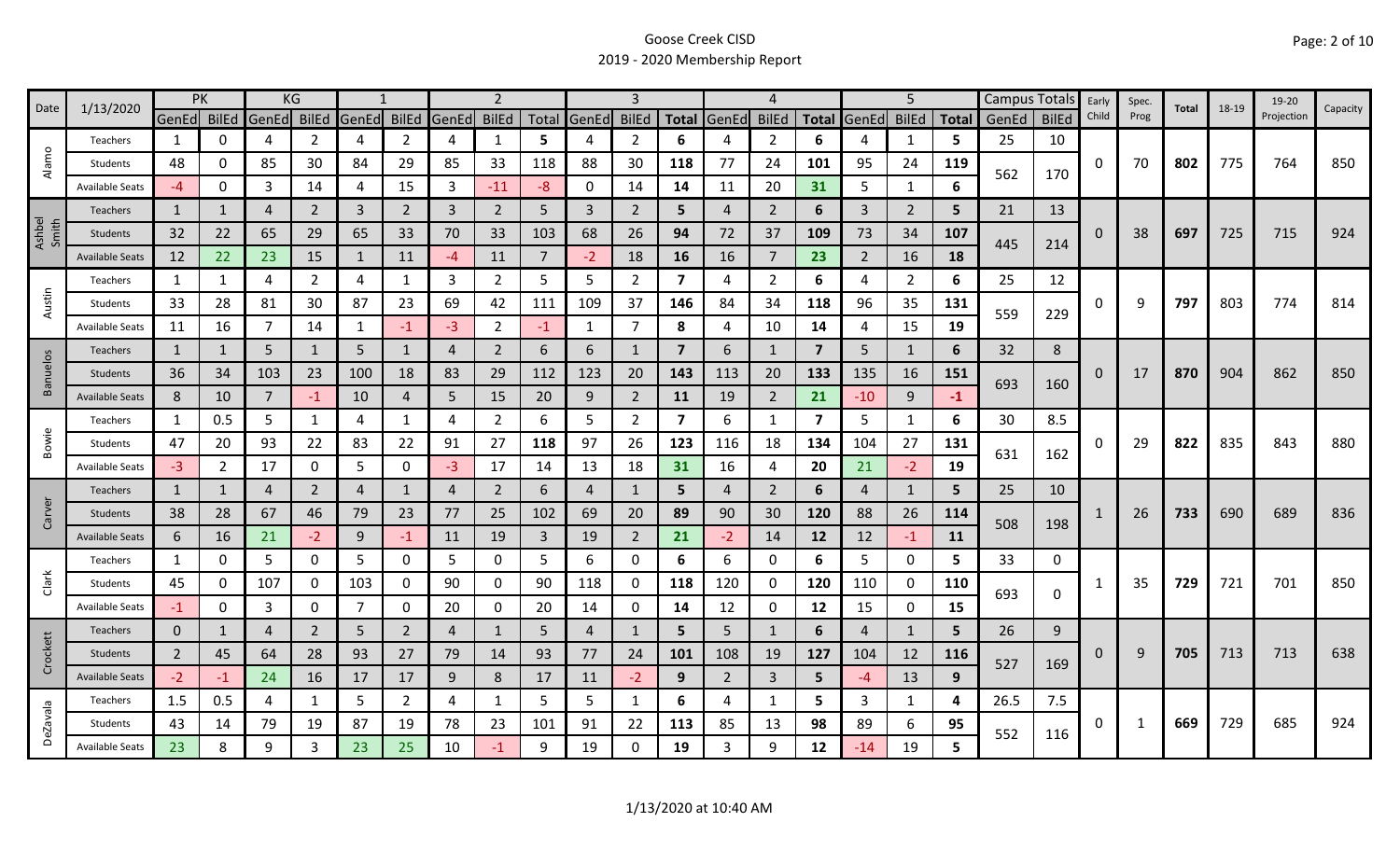| Date               | 1/13/2020              | PK             |              |                         | ΚG             |                |                |             |                |      |                | 3            |            |             | 4            |      |                   | 5            |              | <b>Campus Totals</b> |                | Early | Spec. | Total         | 18-19 | 19-20      | Capacity |
|--------------------|------------------------|----------------|--------------|-------------------------|----------------|----------------|----------------|-------------|----------------|------|----------------|--------------|------------|-------------|--------------|------|-------------------|--------------|--------------|----------------------|----------------|-------|-------|---------------|-------|------------|----------|
|                    |                        |                |              | GenEd BilEd GenEd BilEd |                | <b>GenEd</b>   |                | BilEd GenEd | <b>BilEd</b>   |      | Total GenEd    | <b>BilEd</b> |            | Total GenEd | <b>BilEd</b> |      | Total GenEd BilEd |              | <b>Total</b> | GenEd                | <b>BilEd</b>   | Child | Prog  |               |       | Projection |          |
|                    | <b>Teachers</b>        | 1.5            | 0.5          | 4                       | 2              | $\overline{4}$ | 2              | 3           | 1              | 4    | 4              | 2            | 6          |             | 1            | 5.   | 4                 | 1            | 5            | 24.5                 | 9.5            |       |       |               |       |            |          |
| larlem             | <b>Students</b>        | 43             | 22           | 71                      | 48             | 81             | 22             | 62          | 19             | 81   | 86             | 22           | 108        | 83          | 24           | 107  | 73                | 27           | 100          | 499                  | 184            | 1     | 21    | 705           | 666   | 661        | 814      |
| I                  | <b>Available Seats</b> | 23             | $\mathbf{0}$ | 17                      | -4             | 7              | 22             | 4           | 3              |      | $\overline{2}$ | 22           | 24         | 5           | $-2$         | 3    | 27                | $-2$         | 25           |                      |                |       |       |               |       |            |          |
| ш                  | Teachers               |                |              |                         |                |                |                |             | 2              | 9    | 7              | 2            | 9          |             | 2            | 9    | 8                 | 2            | 10           | 29                   | 8              |       |       |               |       |            |          |
| Highlands          | Students               |                |              |                         |                |                |                | 151         | 43             | 194  | 145            | 42           | 187        | 142         | 44           | 186  | 190               | 41           | 231          | 628                  | 170            | 0     | 14    | 812           | 827   | 811        | 814      |
|                    | <b>Available Seats</b> |                |              |                         |                |                |                | 3           |                |      | 9              |              | 11         | 12          | $\Omega$     | 12   | 10                | 9            | 19           |                      |                |       |       |               |       |            |          |
|                    | <b>Teachers</b>        | $\overline{2}$ |              | 8                       | $\overline{2}$ | 8              | $\overline{2}$ |             |                |      |                |              |            |             |              |      |                   |              |              | 18                   | 5              |       |       |               |       |            |          |
| Hopper             | Students               | 84             | 28           | 139                     | 34             | 146            | 40             |             |                |      |                |              |            |             |              |      |                   |              |              |                      |                | 3     | 16    | 490           | 504   | 490        | 462      |
|                    | <b>Available Seats</b> | $\overline{4}$ | 16           | 37                      | 10             | 30             | 4              |             |                |      |                |              |            |             |              |      |                   |              |              | 369                  | 102            |       |       |               |       |            |          |
|                    | Teachers               | 1              | 0            | 4                       | 2              | 4              | $\overline{2}$ | 4           | $\overline{2}$ | 6    | 3              | 2            | 5          | 3           | 2            | 5    | 4                 | 1            | 5            | 23                   | 11             |       |       |               |       |            |          |
| Lamar              | Students               | 26             | 0            | 80                      | 31             | 86             | 32             | 76          | 27             | 103  | 65             | 34           | 99         | 70          | 28           | 98   | 79                | 19           | 98           |                      |                |       | 15    | 669           | 691   | 681        | 858      |
|                    | Available Seats        | 18             | 0            | 8                       | 13             | 2              | 12             | 12          | 17             | 29   | 1              | 10           | 11         | -4          | 16           | 12   | 21                | 6            | 27           | 482                  | 171            |       |       |               |       |            |          |
| cinto              | Teachers               | 0.5            | 0.5          | 3                       | 1              | 2              | 1              | 2           | $\overline{2}$ | 4    | 2              | 2            | 4          | 2           | 2            | 4    | 3                 | 1            | 4            | 14.5                 | 9.5            |       |       |               |       |            |          |
|                    | Students               | 22             | 11           | 39                      | 20             | 36             | 17             | 47          | 25             | 72   | 44             | 29           | 73         | 44          | 22           | 66   | 54                | 22           | 76           |                      |                | 0     |       | 432           | 456   | 453        | 528      |
| San                | <b>Available Seats</b> | $\mathbf{0}$   | 11           | 27                      | $\overline{2}$ | 8              | 5              | -3          | 19             | 16   | $\mathbf 0$    | 15           | 15         | 0           | 22           | 22   | 21                | 3            | 24           | 286                  | 146            |       |       |               |       |            |          |
|                    | Teachers               | 1.5            | 0.5          | 5                       | 1              | 6              | $\overline{2}$ | 4           | $\overline{2}$ | 6    | 5              | 1            | 6          | 5.          | 1            | 6    | 6                 | 1            | 7            | 32.5                 | 8.5            |       |       |               |       |            |          |
| Travis             | Students               | 45             | 12           | 116                     | 20             | 107            | 26             | 113         | 25             | 138  | 96             | 24           | 120        | 113         | 15           | 128  | 136               | 21           | 157          | 726                  | 143            | 0     | 13    | 882           | 897   | 887        | 880      |
|                    | Available Seats        | 21             | 10           | -6                      | 2              | 25             | 18             | $-25$       | 19             | -6   | 14             | $-2$         | 12         | $-3$        | 7            | Δ    | 14                | 4            | 18           |                      |                |       |       |               |       |            |          |
|                    | Teachers               | $\mathbf{1}$   | 0            | 5                       | 1              | 5              | 1              | 5           | $\mathbf{1}$   | 6    | 5              |              | 6          | 5.          | 2            | 7    | 5                 | $\mathbf{1}$ | 6            | 31                   | $\overline{7}$ |       |       |               |       |            |          |
| Victoria<br>Walker | <b>Students</b>        | 39             | 0            | 80                      | 20             | 88             | 19             | 96          | 21             | 117  | 97             | 13           | <b>110</b> | 100         | 20           | 120  | 124               | 12           | 136          | 624                  | 105            | 36    | 23    | 788           | 869   | 830        | 924      |
|                    | <b>Available Seats</b> | 5              | 0            | 30                      | $\overline{2}$ | 22             | $\overline{3}$ | 14          | $\mathbf{1}$   | 15   | 13             | 9            | 22         | 10          | 24           | 34   |                   | 13           | 14           |                      |                |       |       |               |       |            |          |
|                    | Teachers               | 16             | 8.5          | 68                      | 22             | 68             | 22             | 60          | 23             | 83   | 68             | 22           | 90         | 69          | 22           | 91   | 67                | 17           | 84           | 416                  | 136.5          | 43    | 336   | 11,602 11,805 |       | 11,559     | 12,846   |
| Total              | Students               | 583            | 264          | 1269                    | 400            | 1325           | 350            | 1267        | 386            | 1653 | 1373           | 369          | 1742       | 1417        | 348          | 1765 | 1550              | 322          | 1872         | 8,784                | 2439           |       |       |               |       |            |          |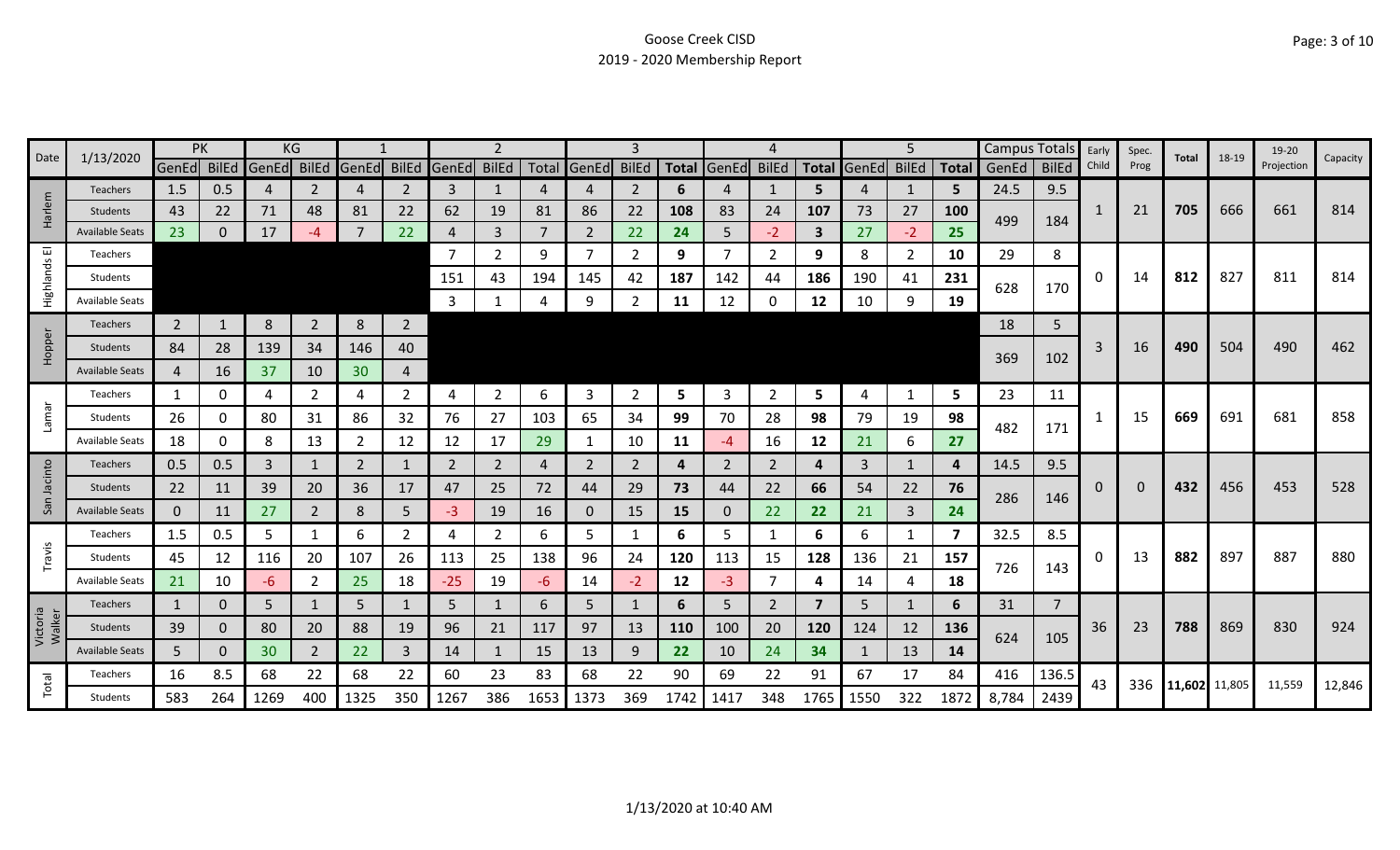| Page: 4 of 10 |  |  |  |
|---------------|--|--|--|
|---------------|--|--|--|

| <b>Campus</b> | $6\phantom{1}$ | $\overline{\mathbf{z}}$ | 8              | 9                   | 10           | 11    | 12                  |                   |      | <b>Campus Totals</b><br>Core Ratio   18-19   19-20 Projection<br>943 |        |                 |
|---------------|----------------|-------------------------|----------------|---------------------|--------------|-------|---------------------|-------------------|------|----------------------------------------------------------------------|--------|-----------------|
|               |                |                         |                |                     |              |       |                     | <b>Enrollment</b> |      |                                                                      |        | <b>Capacity</b> |
| <b>BJS</b>    | 358            | 298                     | 333            |                     |              |       |                     | 989               | 22.5 |                                                                      | 1,010  | 958             |
| CBJ           | 342            | 370                     | 355            |                     |              |       |                     | 1,067             | 24.8 | 1,071                                                                | 1,057  | 1,198           |
| GJS           | 391            | 372                     | 375            |                     |              |       |                     | 1,138             | 24.2 | 1,105                                                                | 1,149  | 1,164           |
| HMJ           | 344            | 348                     | 320            |                     |              |       |                     | 1,012             | 21.1 | 993                                                                  | 1,046  | 1,176           |
| <b>HJS</b>    | 411            | 422                     | 388            |                     |              |       |                     | 1,221             | 25.4 | 1,186                                                                | 1,213  | 1,272           |
| REL           |                |                         |                | 492                 | 479          | 381   | 428                 | 1,780             | 25.8 | 1,733                                                                | 1,798  | 1,968           |
| <b>RSS</b>    |                |                         |                | 529                 | 553          | 518   | 516                 | 2,116             | 29.4 | 2,191                                                                | 2,137  | 2,554           |
| GCM           |                |                         |                | 532                 | 551          | 560   | 451                 | 2,094             | 26.5 | 2,079                                                                | 2,148  | 2,536           |
| PHC           | $\mathbf 0$    | $\mathsf{O}\xspace$     | $\mathbf 0$    | $\mathsf{O}\xspace$ | $\mathbf{1}$ | 24    | 97                  | 122               | 7.2  | 115                                                                  | 35     |                 |
| Impact        |                |                         |                | 108                 | 103          | 100   | 92                  | 403               | 23.7 | 394                                                                  | 396    |                 |
| Point         | $2^{\circ}$    | $\overline{4}$          | $\overline{7}$ | 6                   | $10\,$       | 13    | 8                   | 50                | 4.3  | 70                                                                   | 40     |                 |
| <b>SCTHS</b>  |                |                         |                | 100                 | 67           | 61    | $\mathsf{O}\xspace$ | 228               | 19.0 | 148                                                                  | 230    |                 |
| Total         | 1,848          | 1,814                   | 1,778          | 1,767               | 1,764        | 1,657 | 1,592               | 12,220            |      | 12,028                                                               | 12,259 |                 |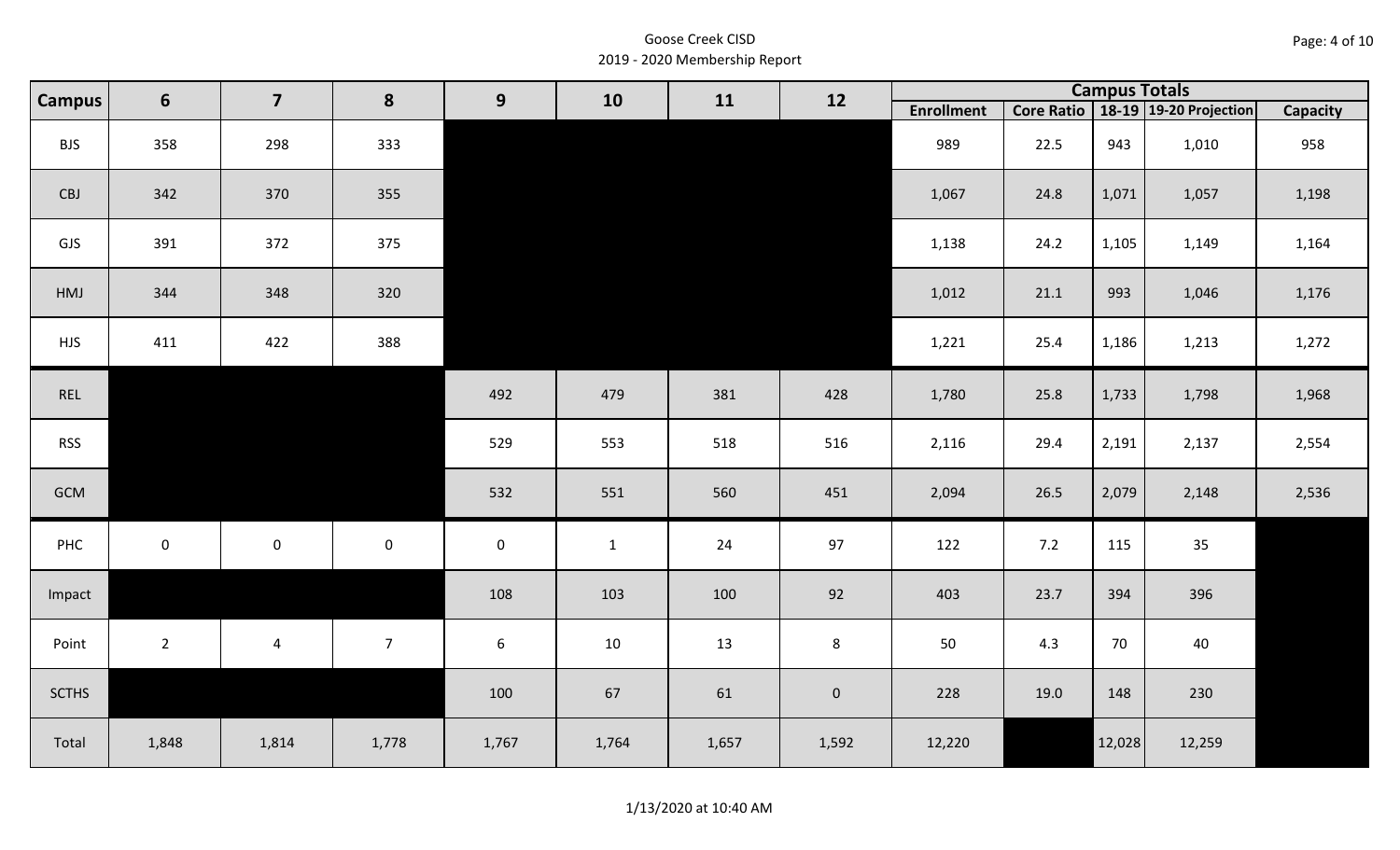|                     | Total               | No Code             | Speech Only    | Mainstream   | Self-Cont<br>50-60% | Self-Cont<br>$>60\%$ | <b>EC SpEd Program</b> | Homebound    |  |
|---------------------|---------------------|---------------------|----------------|--------------|---------------------|----------------------|------------------------|--------------|--|
| Alamo               | $\mathsf{O}\xspace$ | $\mathbf 0$         | $\mathbf 0$    | $\pmb{0}$    | $\pmb{0}$           | $\pmb{0}$            | $\pmb{0}$              | $\mathbf 0$  |  |
| Ashbel Smith        | 23                  | $\mathsf{O}\xspace$ | $\pmb{0}$      | $\pmb{0}$    | $\pmb{0}$           | $\boldsymbol{6}$     | $17$                   | $\pmb{0}$    |  |
| Austin              | $\mathbf 0$         | $\mathsf{O}\xspace$ | $\mathbf 0$    | $\pmb{0}$    | $\pmb{0}$           | $\pmb{0}$            | $\pmb{0}$              | $\mathbf 0$  |  |
| Banuelos            | 12                  | $\mathbf 0$         | $\pmb{0}$      | $\pmb{0}$    | $\mathsf 0$         | $\mathbf{1}$         | 11                     | $\pmb{0}$    |  |
| Bowie               | 11                  | $\mathbf 0$         | $\mathbf 0$    | $\pmb{0}$    | $\pmb{0}$           | $\mathbf 1$          | 10                     | $\mathbf 0$  |  |
| Carver              | 13                  | $\mathbf{1}$        | $\pmb{0}$      | $\pmb{0}$    | $\mathbf 1$         | $\mathbf{1}$         | $10\,$                 | $\pmb{0}$    |  |
| Clark               | 9                   | $\mathbf 0$         | $\mathbf 0$    | $\pmb{0}$    | $\pmb{0}$           | $\pmb{0}$            | $\bf 8$                | $\mathbf{1}$ |  |
| Crockett            | $\mathbf 0$         | $\pmb{0}$           | $\mathbf 0$    | $\pmb{0}$    | $\pmb{0}$           | $\pmb{0}$            | $\pmb{0}$              | $\pmb{0}$    |  |
| DeZavala            | $\mathbf 0$         | $\mathbf 0$         | $\mathbf 0$    | $\pmb{0}$    | $\pmb{0}$           | $\pmb{0}$            | $\pmb{0}$              | $\mathbf 0$  |  |
| Harlem              | $\boldsymbol{9}$    | $\mathsf{O}\xspace$ | $\mathbf{1}$   | $\pmb{0}$    | $\pmb{0}$           | $\pmb{0}$            | 8                      | $\pmb{0}$    |  |
| <b>Highlands El</b> | $\mathbf{0}$        | $\pmb{0}$           | $\pmb{0}$      | $\pmb{0}$    | $\pmb{0}$           | $\pmb{0}$            | $\pmb{0}$              | $\pmb{0}$    |  |
| Hopper              | 11                  | $\mathbf 0$         | $\overline{2}$ | $\mathbf{1}$ | $\pmb{0}$           | $\mathbf{1}$         | $\overline{7}$         | $\pmb{0}$    |  |
| Lamar               | $\overline{2}$      | $\mathbf{1}$        | $\mathbf{1}$   | $\pmb{0}$    | $\pmb{0}$           | $\pmb{0}$            | $\pmb{0}$              | $\mathbf 0$  |  |
| San Jacinto         | $\mathsf{O}\xspace$ | $\pmb{0}$           | $\pmb{0}$      | $\pmb{0}$    | $\pmb{0}$           | $\pmb{0}$            | $\pmb{0}$              | $\pmb{0}$    |  |
| Travis              | 5 <sub>1</sub>      | $\mathbf 1$         | $\mathbf 0$    | $\pmb{0}$    | $\pmb{0}$           | $\pmb{0}$            | $\sqrt{4}$             | $\pmb{0}$    |  |
| Victoria Walker     | 39                  | $\mathbf{3}$        | 36             | $\pmb{0}$    | $\pmb{0}$           | $\pmb{0}$            | $\pmb{0}$              | $\mathbf 0$  |  |
| District            | 134                 | $\sqrt{6}$          | 40             | $\mathbf{1}$ | $1\,$               | 10                   | 75                     | $\mathbf{1}$ |  |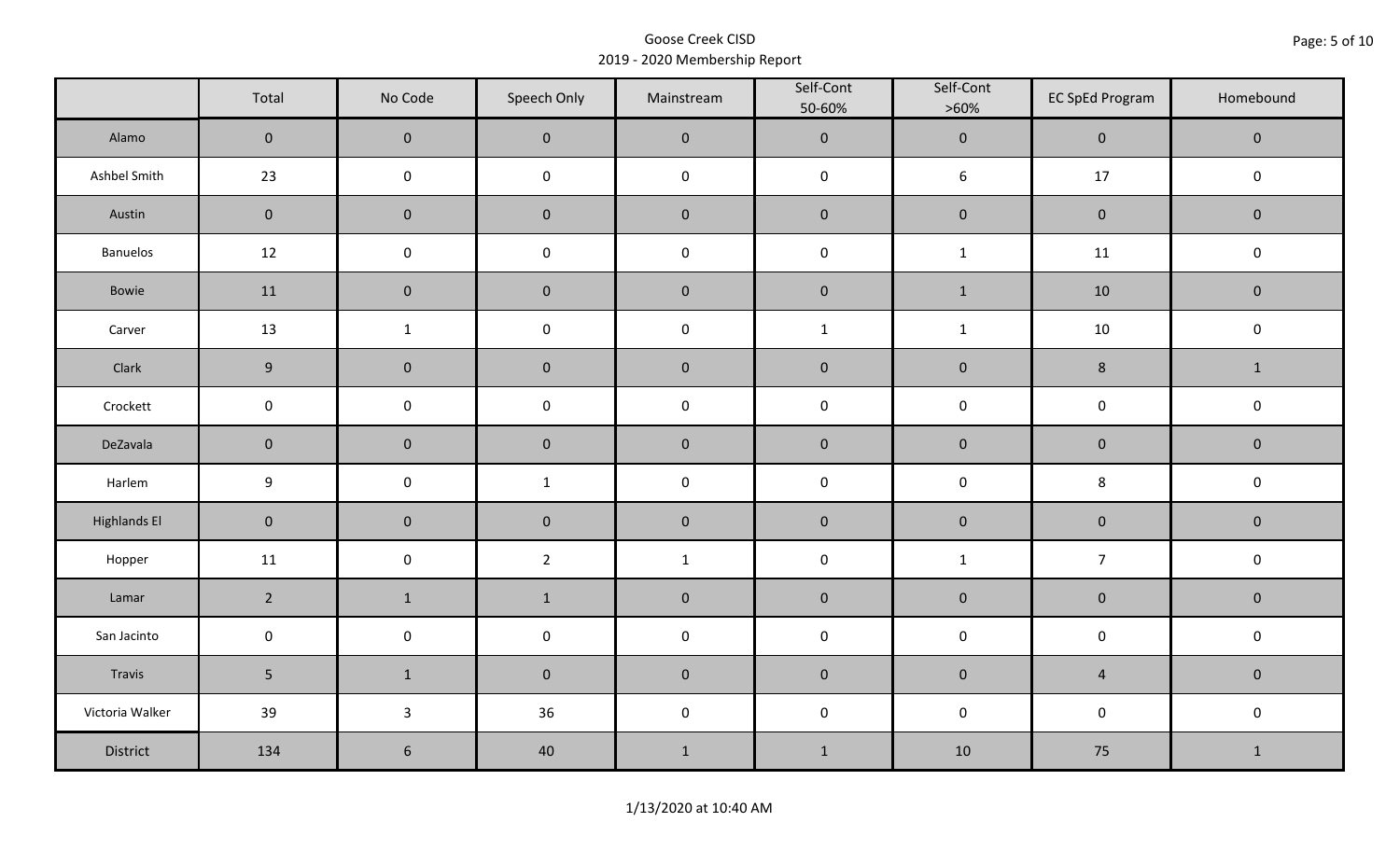| Date               |                    | PK           |              | KG             |                                       | $\mathbf{1}$   |              | $\overline{2}$     |             | $\overline{3}$  |                |                  | $\overline{4}$  |                | $\overline{5}$   |                 | <b>Campus Totals</b> |                    |              |                |
|--------------------|--------------------|--------------|--------------|----------------|---------------------------------------|----------------|--------------|--------------------|-------------|-----------------|----------------|------------------|-----------------|----------------|------------------|-----------------|----------------------|--------------------|--------------|----------------|
|                    | Bilingual Bil Gate |              |              |                | Bilingual Bil Gate Bilingual Bil Gate |                |              | Bilingual Bil Gate | Bilingual   | <b>Bil Gate</b> | <b>NAC</b>     | <b>Bilingual</b> | <b>Bil Gate</b> | <b>NAC</b>     | <b>Bilingual</b> | <b>Bil Gate</b> | <b>NAC</b>           | Bilingual Bil Gate |              | <b>NAC</b>     |
| Alamo              | $\mathbf{0}$       | $\mathbf 0$  | 31           | $\mathbf 0$    | 28                                    | $\mathbf{1}$   | 31           | $2^{\circ}$        | 42          | 3 <sup>1</sup>  | 14             | 42               | 4               | 22             | 37               | $\mathbf{3}$    | 16                   | 211                | 13           | 52             |
| Ashbel<br>Smith    | 23                 | $\mathbf{0}$ | 31           | $\overline{0}$ | 33                                    | $\mathbf 0$    | 31           | $\overline{0}$     | 24          | $\mathbf 0$     | 22             | 35               | $\overline{0}$  | 16             | 34               | $\mathbf{0}$    | 52                   | 211                | $\mathbf{0}$ | $\overline{0}$ |
| Austin             | 28                 | $\mathbf 0$  | 30           | $\mathbf 0$    | 20                                    | $\mathbf 0$    | 37           | $\mathbf 0$        | 34          | $\mathbf 0$     | 16             | 33               | $\mathbf 0$     | 52             | 35               | $\mathbf 0$     | $\mathbf 0$          | 217                | $\mathbf 0$  | $\mathbf 0$    |
| <b>Banuelos</b>    | 34                 | $\mathbf{0}$ | 23           | $\overline{0}$ | 18                                    | $\mathbf{0}$   | 25           | $\overline{0}$     | 19          | $\mathbf 0$     | 52             | 15               | $\overline{0}$  | $\mathbf{0}$   | 16               | $\overline{0}$  | $\overline{0}$       | 150                | $\mathbf{0}$ | $\overline{0}$ |
| <b>Bowie</b>       | 20                 | $\mathbf 0$  | 25           | $\mathsf 0$    | 22                                    | $\mathbf 0$    | 27           | $\mathbf 0$        | 24          | $\mathbf 0$     | $\mathbf 0$    | 19               | $\mathbf 0$     | $\mathbf 0$    | 27               | $\mathbf 0$     | $\mathbf 0$          | 164                | $\mathbf 0$  | 0              |
| Carver             | 28                 | $\mathbf{0}$ | 46           | $\overline{0}$ | 23                                    | $\mathbf 0$    | 24           | $\mathbf{0}$       | 18          | $\mathbf{0}$    | $\overline{0}$ | 29               | $\overline{0}$  | $\overline{0}$ | 26               | $\overline{0}$  | $\overline{0}$       | 194                | $\mathbf 0$  | $\mathbf 0$    |
| Clark              | $\mathbf 0$        | $\mathbf 0$  | $\mathsf{O}$ | $\mathbf 0$    | $\mathsf{O}$                          | $\mathbf 0$    | $\mathbf{0}$ | $\mathbf 0$        | $\mathbf 0$ | $\mathbf 0$     | $\mathbf 0$    | $\mathbf{0}$     | $\mathbf 0$     | $\mathbf 0$    | $\mathbf 0$      | $\mathbf 0$     | $\mathbf 0$          | $\mathbf 0$        | $\mathbf 0$  | $\mathbf 0$    |
| Crockett           | 45                 | $\mathbf 0$  | 28           | $\overline{0}$ | 25                                    | $\mathbf{0}$   | 10           | $\overline{0}$     | 23          | $\mathbf 0$     | $\mathbf{0}$   | 18               | $\overline{0}$  | $\overline{0}$ | 12               | $\mathbf{0}$    | $\overline{0}$       | 161                | $\mathbf{0}$ | $\mathbf 0$    |
| DeZavala           | 14                 | $\mathbf 0$  | 19           | $\mathsf 0$    | 18                                    | $\mathbf 0$    | 22           | $\mathbf{0}$       | 22          | $\mathbf 0$     | $\mathbf 0$    | 12               | $\mathbf 0$     | $\mathbf 0$    | 6                | $\mathbf 0$     | $\mathbf 0$          | 113                | $\mathbf 0$  | 0              |
| Harlem             | 22                 | $\mathbf 0$  | 48           | $\overline{0}$ | 23                                    | $\mathbf 0$    | 16           | $\overline{0}$     | 21          | $\mathbf 0$     | $\mathbf{0}$   | 24               | $\overline{0}$  | $\mathbf{0}$   | 25               | $\mathbf{0}$    | $\overline{0}$       | 179                | $\mathbf{0}$ | $\overline{0}$ |
| Highlands<br>EI    |                    |              |              |                |                                       |                | 43           | $\mathbf 0$        | 41          | $\mathsf 0$     | $\mathsf 0$    | 43               | $\mathbf 0$     | $\mathbf 0$    | 42               | $\mathbf 0$     | $\mathbf 0$          | 169                | 0            | $\mathbf{0}$   |
| Hopper             | 28                 | $\mathbf{0}$ | 34           | $\overline{0}$ | 39                                    | $\mathbf 0$    |              |                    |             |                 |                |                  |                 |                |                  |                 |                      | 101                | $\mathbf{0}$ | $\overline{0}$ |
| Lamar              | $\mathbf 0$        | $\mathbf 0$  | 31           | $\mathbf 0$    | 31                                    | $\mathbf 0$    | 22           | $\mathbf 0$        | 32          | $\mathsf{O}$    | $\mathbf 0$    | 27               | $\mathbf 0$     | $\mathbf 0$    | 17               | $\mathbf 0$     | $\mathbf 0$          | 160                | $\mathbf 0$  | 0              |
| San Jacinto        | 11                 | $\mathbf{0}$ | 21           | $\overline{0}$ | 15                                    | $\overline{0}$ | 22           | $\overline{0}$     | 28          | $\mathbf{0}$    | $\overline{0}$ | 21               | $\overline{0}$  | $\mathbf{0}$   | 22               | $\mathbf{0}$    | $\overline{0}$       | 140                | $\mathbf 0$  | $\mathbf{0}$   |
| Travis             | 12                 | $\mathbf 0$  | 20           | $\mathbf 0$    | 26                                    | $\mathbf 0$    | 24           | $\mathbf{0}$       | 22          | $\mathbf 0$     | $\mathbf 0$    | 14               | $\mathbf 0$     | $\mathbf 0$    | 20               | $\mathbf 0$     | $\mathbf 0$          | 138                | $\mathbf 0$  | 0              |
| Victoria<br>Walker | $\mathbf{0}$       | $\mathbf{0}$ | 20           | $\overline{0}$ | 19                                    | $\mathbf{0}$   | 22           | $\overline{0}$     | 12          | $\overline{0}$  | $\mathbf{0}$   | 20               | $\overline{0}$  | $\overline{0}$ | 13               | $\overline{0}$  | $\overline{0}$       | 106                | $\mathbf{0}$ | $\mathbf{0}$   |
| Total              | 265                | $\mathbf 0$  | 407          | $\mathbf 0$    | 340                                   | 1              | 356          | $2^{\circ}$        | 362         | $\mathbf{3}$    | 104            | 352              | $\overline{4}$  | 90             | 332              | $\mathbf{3}$    | 68                   | 2414               | 13           | 52             |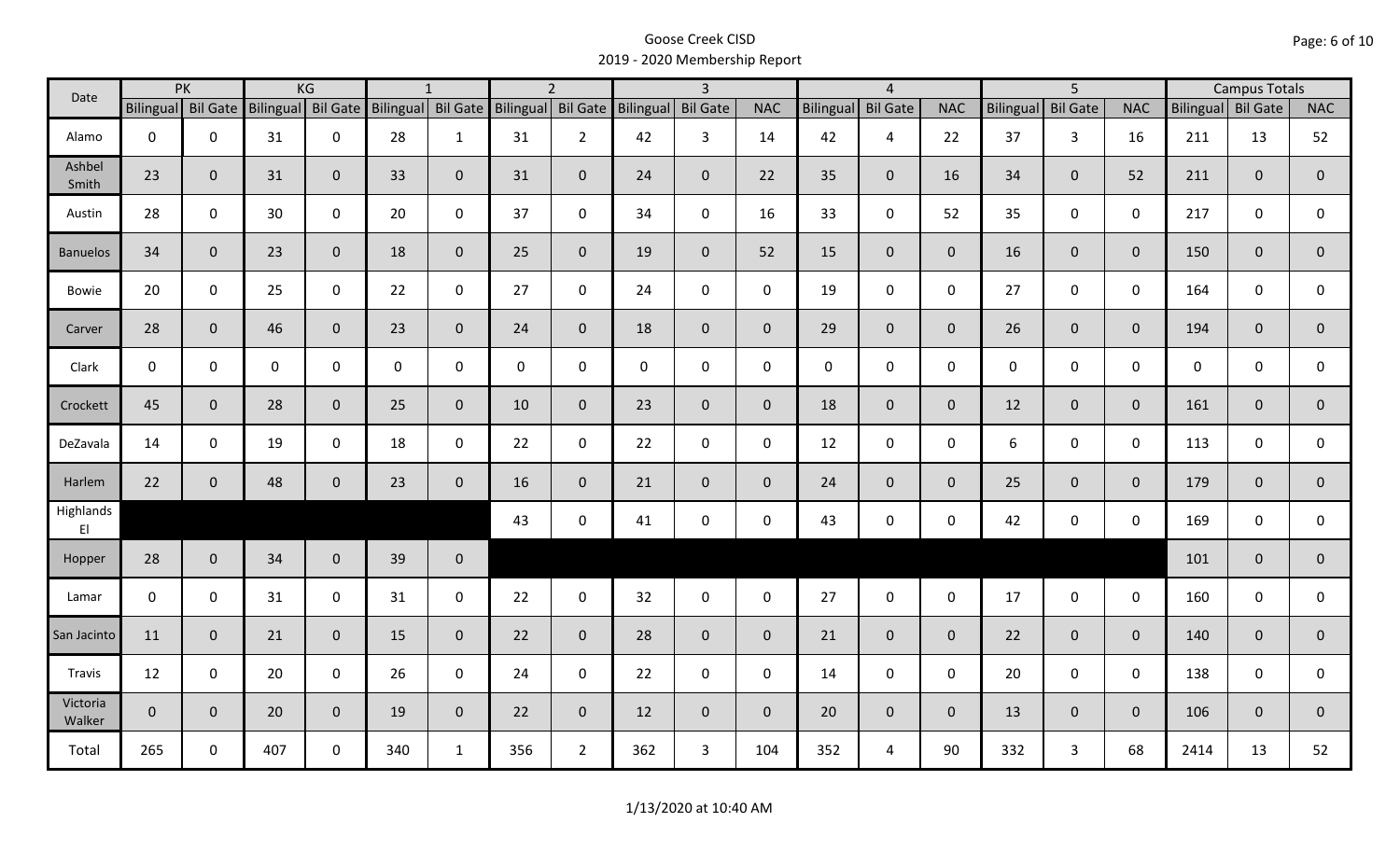| Date                |                | PK              |                     | KG              |                | $\overline{1}$   |                | $\overline{2}$      |                | $\overline{3}$  |                | $\overline{4}$  |                | $\overline{5}$  |             | <b>Campus Totals</b> |
|---------------------|----------------|-----------------|---------------------|-----------------|----------------|------------------|----------------|---------------------|----------------|-----------------|----------------|-----------------|----------------|-----------------|-------------|----------------------|
|                     | <b>GATE</b>    | <b>Bil GATE</b> | <b>GATE</b>         | <b>Bil GATE</b> | <b>GATE</b>    | <b>Bil GATE</b>  | <b>GATE</b>    | <b>Bil GATE</b>     | <b>GATE</b>    | <b>Bil GATE</b> | <b>GATE</b>    | <b>Bil GATE</b> | <b>GATE</b>    | <b>Bil GATE</b> | <b>GATE</b> | <b>Bil GATE</b>      |
| Alamo               | $\mathbf{0}$   | $\mathbf 0$     | $\pmb{0}$           | $\mathbf 0$     | 6              | $\mathbf{1}$     | 10             | $\overline{2}$      | 14             | $\mathbf{3}$    | 12             | $\overline{4}$  | 12             | $\mathbf{3}$    | 54          | 13                   |
| <b>Ashbel Smith</b> | $\mathbf{0}$   | $\mathbf 0$     | $\mathbf 0$         | $\overline{0}$  | 10             | $\mathbf 0$      | $\overline{4}$ | $\overline{2}$      | 6              | $2^{\circ}$     | $\overline{4}$ | $\overline{3}$  | $\overline{4}$ | $\mathbf{0}$    | 28          | $\overline{7}$       |
| Austin              | $\mathbf 0$    | $\mathbf 0$     | $\mathbf 0$         | $\mathbf 0$     | 11             | $\overline{3}$   | 11             | 6                   | 27             | $\mathbf{3}$    | 17             | 0               | 22             | $\mathbf 0$     | 88          | 12                   |
| <b>Banuelos</b>     | $\overline{0}$ | $\overline{0}$  | $\mathbf 0$         | $\overline{0}$  | 14             | $\overline{0}$   | $\overline{7}$ | $\overline{4}$      | 17             | $\mathbf{1}$    | 21             | 5               | 22             | $\overline{0}$  | 81          | 10                   |
| Bowie               | $\mathbf 0$    | $\mathbf 0$     | $\mathsf 0$         | $\mathbf 0$     | $2^{\circ}$    | $\mathbf 0$      | $\mathbf{3}$   | $\mathbf 0$         | 9              | $2^{\circ}$     | 10             | 0               | 6              | $\mathbf 0$     | 30          | $\overline{2}$       |
| Carver              | $\overline{0}$ | $\mathbf 0$     | $\pmb{0}$           | $\mathbf 0$     | $\mathbf{1}$   | $\mathbf 0$      | $\mathbf{1}$   | $\mathbf{1}$        | 5 <sub>1</sub> | $\overline{2}$  | $\overline{4}$ | $\mathbf{1}$    | $8\phantom{1}$ | $\mathbf 0$     | 19          | $\overline{4}$       |
| Clark               | $\mathbf 0$    | $\mathbf 0$     | $\mathsf{O}\xspace$ | 0               | 9              | $\boldsymbol{0}$ | 12             | $\mathsf{O}\xspace$ | 14             | $\mathbf 0$     | 18             | 0               | 16             | $\mathbf 0$     | 69          | $\mathbf 0$          |
| Crockett            | $\overline{0}$ | $\mathbf 0$     | $\mathbf 0$         | $\mathbf{0}$    | $\mathbf{3}$   | $\overline{3}$   | $\overline{4}$ | $\overline{4}$      | 7 <sup>7</sup> | $\mathbf{1}$    | 19             | $\mathbf{1}$    | 12             | $\mathbf 0$     | 45          | $9\,$                |
| DeZavala            | $\mathbf 0$    | $\mathbf 0$     | $\mathsf{O}\xspace$ | $\mathbf 0$     | 4              | $\mathbf{1}$     | $\mathbf{3}$   | $\mathbf{1}$        | 10             | $\mathbf 0$     | 10             | $\mathbf{1}$    | $\overline{7}$ | $\mathbf 0$     | 34          | $\mathsf{3}$         |
| Harlem              | $\overline{0}$ | $\overline{0}$  | $\pmb{0}$           | $\mathbf 0$     | $\overline{2}$ | $\mathbf 0$      | $\overline{7}$ | $\overline{3}$      | 10             | $\mathbf{1}$    | 11             | $\overline{0}$  | 15             | $\pmb{0}$       | 45          | $\overline{4}$       |
| Highlands El        |                |                 |                     |                 |                |                  | 9              | $\mathbf 0$         | 12             | $\mathbf{1}$    | 14             | $\mathbf{1}$    | 19             | $\mathbf 0$     | 54          | $\overline{2}$       |
| Hopper              | $\mathbf 0$    | $\overline{0}$  | $\mathbf 0$         | $\overline{0}$  | 11             | $\mathbf{1}$     |                |                     |                |                 |                |                 |                |                 | 11          | $\mathbf{1}$         |
| Lamar               | $\mathbf 0$    | $\mathbf 0$     | $\mathsf{O}\xspace$ | $\mathbf 0$     | $\overline{4}$ | $\mathbf{1}$     | $\mathbf{3}$   | 5                   | 5 <sub>5</sub> | $2^{\circ}$     | $\overline{4}$ | $\mathbf{1}$    | 9              | $\mathbf 0$     | 25          | 9                    |
| San Jacinto         | $\mathbf{0}$   | $\overline{0}$  | $\mathbf 0$         | $\overline{0}$  | $\overline{2}$ | $\overline{2}$   | $\overline{4}$ | $\overline{3}$      | $\overline{2}$ | $\mathbf{1}$    | $\mathbf{1}$   | $\mathbf{1}$    | 6              | $\mathbf 0$     | 15          | $\overline{7}$       |
| Travis              | $\mathbf 0$    | $\mathbf 0$     | $\mathsf 0$         | $\mathbf 0$     | $\mathbf{1}$   | $\mathbf 0$      | 8              | $\mathbf{1}$        | 11             | $\mathbf{3}$    | 17             | $\mathbf{1}$    | 10             | $\mathbf{1}$    | 47          | $\boldsymbol{6}$     |
| Victoria<br>Walker  | $\overline{0}$ | $\overline{0}$  | $\mathbf 0$         | $\mathbf{0}$    | $9\,$          | $\overline{3}$   | 14             | $\mathbf{0}$        | 17             | $2^{\circ}$     | 18             | $\mathbf{0}$    | 20             | $\mathbf{0}$    | 78          | 5                    |
| Total               | $\mathbf 0$    | $\mathsf{O}$    | $\mathbf 0$         | $\mathbf 0$     | 89             | 15               | 100            | 32                  | 166            | 24              | 180            | 19              | 188            | $\overline{4}$  | 723         | 94                   |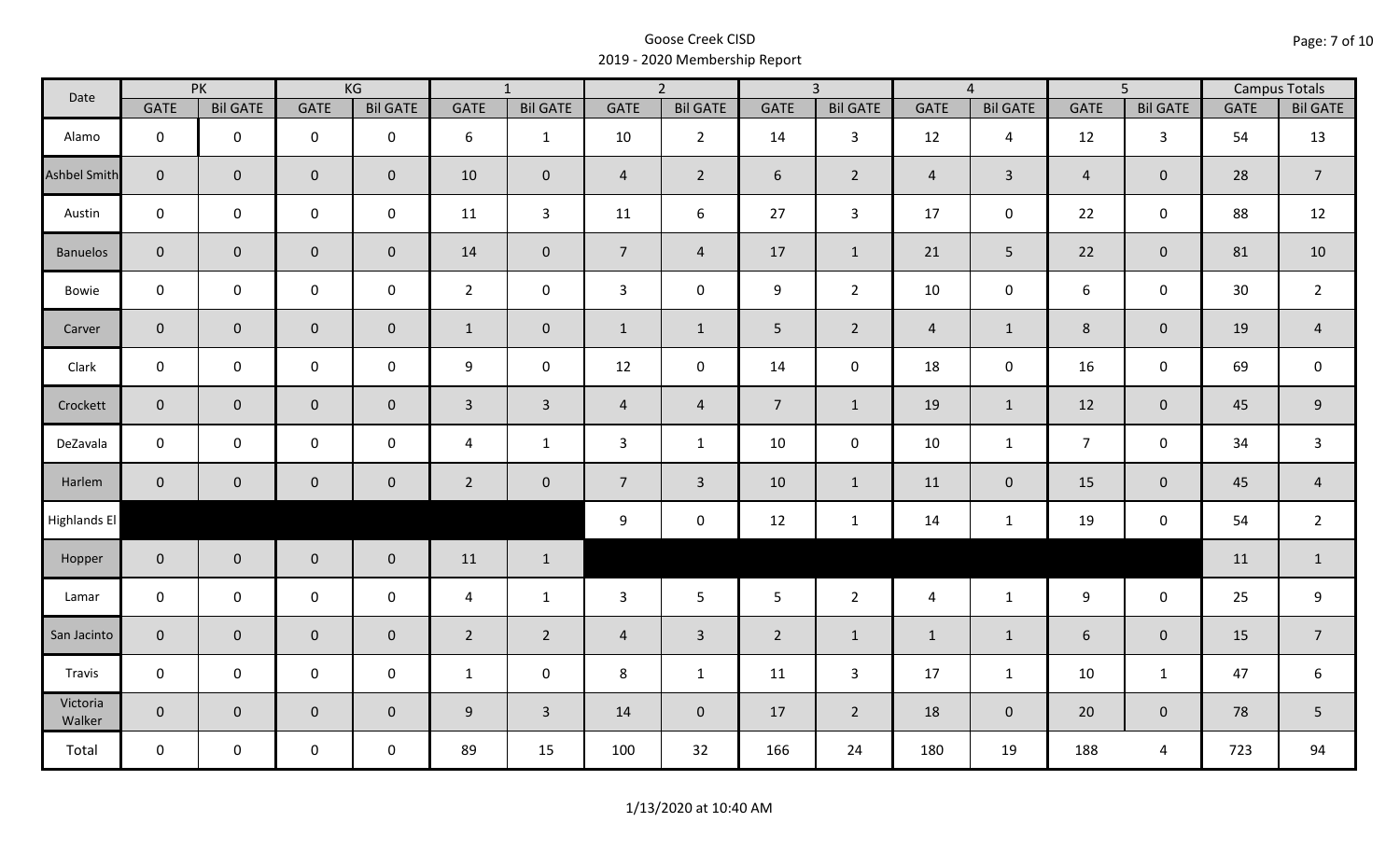|                     | Speech Only    | Inclusion        | Resource <21%  | Resource<br>21-50% | Self-Cont<br>50-60% | Self-Cont<br>$>60\%$ | <b>EC SpEd Program</b> | Homebound      |
|---------------------|----------------|------------------|----------------|--------------------|---------------------|----------------------|------------------------|----------------|
|                     | $\mathbf 0$    | 40               | 41             | 42                 | 43                  | 44                   | 45                     | 1              |
| Alamo               | 16             | 10               | 23             | $\overline{2}$     | $\pmb{0}$           | 18                   | $\mathbf{0}$           | $\mathbf{0}$   |
| Ashbel Smith        | 25             | $\boldsymbol{9}$ | 15             | 9                  | $\mathbf 0$         | 18                   | 20                     | $\mathbf 0$    |
| Austin              | 27             | 13               | 37             | $\overline{3}$     | $\mathbf 0$         | 9                    | $\mathbf{0}$           | $\mathbf 0$    |
| <b>Banuelos</b>     | 33             | 5                | 30             | $\boldsymbol{9}$   | $\pmb{0}$           | 5                    | 12                     | $\mathbf 0$    |
| Bowie               | 24             | $\boldsymbol{9}$ | 33             | $\overline{4}$     | $\mathbf{1}$        | 18                   | 11                     | $\mathbf{0}$   |
| Carver              | 23             | $\overline{7}$   | 16             | 9                  | 3                   | 14                   | 12                     | $\mathbf{1}$   |
| Clark               | 21             | 13               | 23             | $6\,$              | $\mathbf 0$         | 27                   | $\bf 8$                | $\mathbf{1}$   |
| Crockett            | 30             | 30               | 8              | $\overline{2}$     | $\mathbf 0$         | $\overline{7}$       | $\overline{2}$         | $\mathbf 0$    |
| DeZavala            | 23             | 19               | 14             | $\overline{4}$     | $\mathbf 0$         | $\mathbf{1}$         | $\mathbf 0$            | $\mathbf{0}$   |
| Harlem              | 21             | $\pmb{4}$        | 40             | $\mathbf 1$        | $\mathsf 0$         | 13                   | 8                      | $\mathsf 0$    |
| <b>Highlands El</b> | 17             | 18               | 24             | 12                 | $\mathbf 0$         | 14                   | $\mathbf 0$            | $\mathbf{0}$   |
| Hopper              | 26             | $\boldsymbol{6}$ | $\overline{4}$ | $\overline{3}$     | $\mathsf{O}\xspace$ | $\overline{7}$       | 9                      | $\mathbf 0$    |
| Lamar               | 15             | $\,8$            | 20             | $\overline{3}$     | $\overline{2}$      | 15                   | $\mathbf{0}$           | $\mathbf{0}$   |
| San Jacinto         | 14             | 3                | 28             | $\overline{2}$     | 0                   | $\mathbf 0$          | $\mathbf 0$            | $\mathbf 0$    |
| Travis              | 29             | $\sqrt{6}$       | 27             | $\overline{7}$     | $\mathbf 0$         | 9                    | $\overline{4}$         | $\pmb{0}$      |
| Victoria Walker     | 65             | 5                | 19             | $\overline{7}$     | $\mathbf 0$         | 23                   | $\mathbf 0$            | $\mathbf 0$    |
| <b>BJS</b>          | $\overline{3}$ | 65               | 19             | 17                 | 22                  | $\overline{3}$       | $\mathbf 0$            | $\mathbf{1}$   |
| CBJ                 | $\sqrt{4}$     | 64               | 20             | 18                 | 18                  | 25                   | $\mathsf 0$            | $\mathbf 0$    |
| GJS                 | $\overline{3}$ | 47               | 14             | 19                 | 19                  | 23                   | $\mathbf{0}$           | $\mathbf{1}$   |
| HMJ                 | $\overline{4}$ | 52               | $10\,$         | 34                 | 19                  | 14                   | $\mathsf{O}\xspace$    | $\mathbf 0$    |
| <b>HJS</b>          | $\overline{2}$ | 49               | $6\,$          | 16                 | 22                  | 25                   | $\mathbf{0}$           | $\overline{3}$ |
| <b>REL</b>          | $\mathbf{1}$   | 110              | 44             | 50                 | 6                   | 45                   | $\mathbf 0$            | $\mathbf{1}$   |
| <b>RSS</b>          | $\overline{4}$ | 81               | 36             | 40                 | 5                   | 43                   | $\mathbf 0$            | $\mathbf{0}$   |
| GCM                 | $\mathbf{1}$   | 130              | 27             | 44                 | $\overline{3}$      | 24                   | $\mathbf 0$            | $\mathbf 1$    |
| Impact              | $\mathbf{1}$   | $\overline{3}$   | $\pmb{0}$      | $\mathbf 0$        | $\pmb{0}$           | $\mathbf{0}$         | $\mathbf{0}$           | $\mathbf{0}$   |
| <b>Stuart CTHS</b>  | $\pmb{0}$      | 26               | $\pmb{0}$      | $\mathbf 0$        | $\mathbf 0$         | $\mathbf 0$          | $\mathbf 0$            | $\mathbf 0$    |
| PHC                 | $\mathbf 0$    | $6\phantom{1}$   | $\mathbf{1}$   | $\mathbf 0$        | $\mathbf 0$         | $\mathbf{0}$         | $\mathbf{0}$           | $\mathbf 0$    |
| Point               | $\pmb{0}$      | $\mathbf 0$      | $\mathbf 0$    | $\pmb{0}$          | $\mathsf{O}\xspace$ | $\mathsf{O}\xspace$  | $\mathsf{O}\xspace$    | $\mathbf 0$    |
| Elementary          | 409            | 165              | 361            | 83                 | $6\,$               | 198                  | 86                     | $\overline{2}$ |
| Secondary           | 23             | 633              | 177            | 238                | 114                 | 202                  | $\mathbf 0$            | $\overline{7}$ |
| <b>District</b>     | 432            | 798              | 538            | 321                | 120                 | 400                  | 86                     | 9              |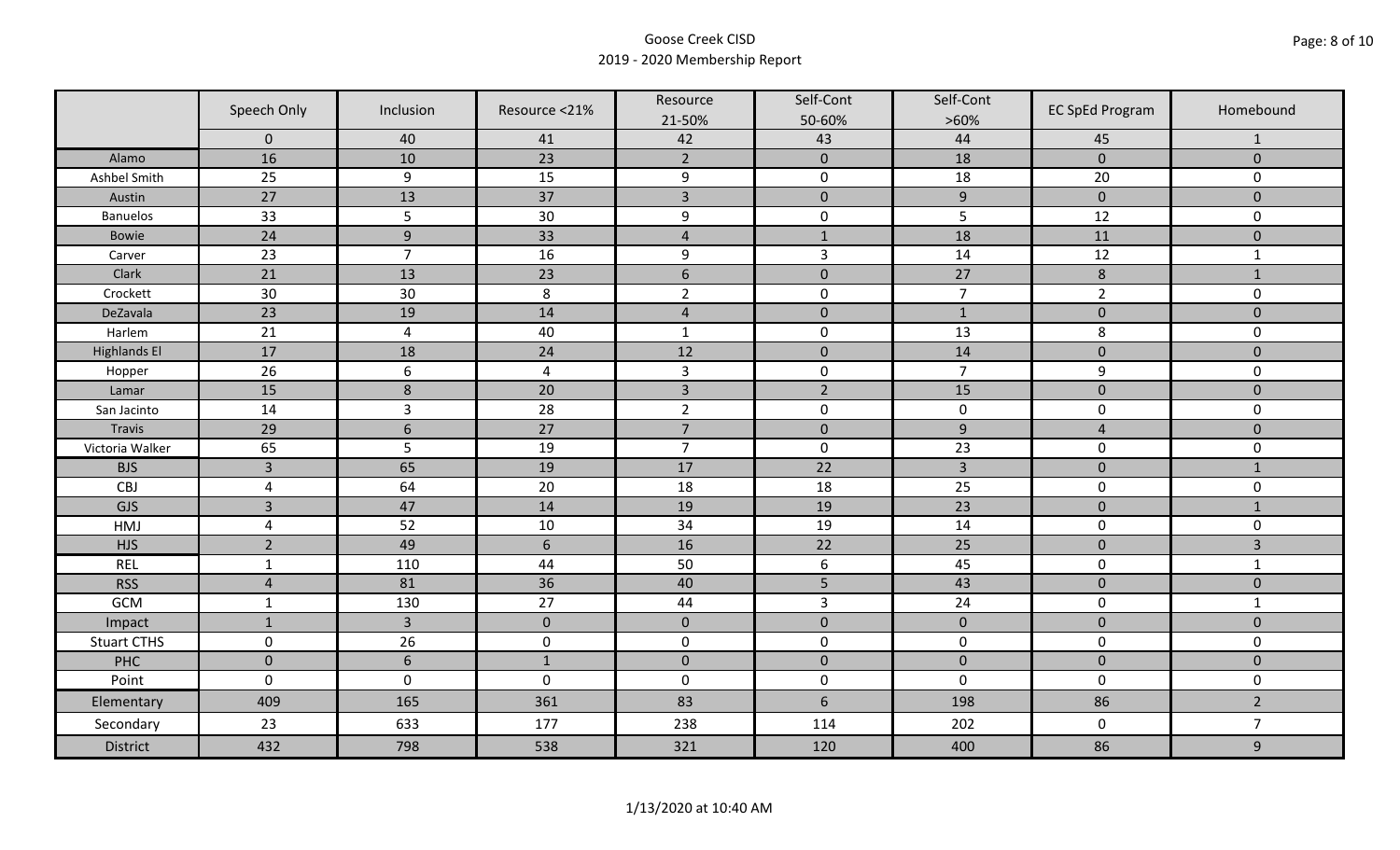|                     | At-Risk | SpEd           | GT          | <b>LEP</b>     | Migrant             | Econ Dis | Dyslexia         | 504   |
|---------------------|---------|----------------|-------------|----------------|---------------------|----------|------------------|-------|
| Alamo               | 522     | 70             | 67          | 257            | $\overline{2}$      | 592      | 21               | 42    |
| Ashbel Smith        | 495     | 97             | 35          | 260            | $\overline{4}$      | 593      | 11               | 20    |
| Austin              | 443     | 89             | 100         | 254            | 9                   | 470      | 18               | 44    |
| <b>Banuelos</b>     | 477     | 94             | 91          | 189            | $\overline{2}$      | 536      | 17               | 40    |
| Bowie               | 527     | 104            | 32          | 186            | $\overline{4}$      | 649      | 19               | 46    |
| Carver              | 452     | 87             | 23          | 212            | 9                   | 639      | 14               | 29    |
| Clark               | 338     | 100            | 69          | 50             | $\mathbf{1}$        | 380      | 26               | 57    |
| Crockett            | 396     | 81             | 54          | 199            | $\overline{7}$      | 464      | 27               | 51    |
| DeZavala            | 427     | 65             | 37          | 149            | $\mathbf{1}$        | 536      | 18               | 41    |
| Harlem              | 434     | 87             | 49          | 190            | 5 <sub>1</sub>      | 610      | 16               | 38    |
| <b>Highlands El</b> | 338     | 85             | 56          | 199            | $\mathbf 0$         | 608      | 37               | 91    |
| Hopper              | 308     | 56             | 12          | 130            | $\mathbf 0$         | 358      | $\mathbf{3}$     | 25    |
| Lamar               | 531     | 65             | 34          | 195            | $\overline{7}$      | 586      | 34               | 48    |
| San Jacinto         | 324     | 47             | 22          | 168            | $\mathbf{1}$        | 362      | 17               | 28    |
| Travis              | 525     | 83             | 53          | 179            | $\mathsf{O}\xspace$ | 625      | 30               | 54    |
| Victoria Walker     | 429     | 120            | 83          | 171            | $\overline{4}$      | 411      | 30               | 53    |
| <b>BJS</b>          | 451     | 135            | 66          | 158            | $5\phantom{.}$      | 785      | 56               | 94    |
| CBJ                 | 575     | 150            | 113         | 160            | $6\phantom{a}$      | 787      | 48               | 117   |
| GJS                 | 506     | 129            | 147         | 112            | 12                  | 649      | 67               | 132   |
| HMJ                 | 567     | 134            | 59          | 212            | 10                  | 856      | 64               | 99    |
| <b>HJS</b>          | 528     | 127            | 132         | 146            | 6                   | 736      | 59               | 126   |
| <b>REL</b>          | 756     | 269            | 96          | 217            | 17                  | 1379     | 85               | 156   |
| <b>RSS</b>          | 742     | 216            | 204         | 206            | 11                  | 1269     | 110              | 228   |
| <b>GCM</b>          | 1043    | 237            | 186         | 167            | 12                  | 1214     | 87               | 202   |
| Impact              | 93      | $\overline{a}$ | 74          | 7 <sup>7</sup> | $\mathbf{3}$        | 245      | $\boldsymbol{6}$ | 19    |
| <b>Stuart CTHS</b>  | 109     | 26             | 11          | 26             | $\overline{3}$      | 162      | 22               | 35    |
| PHC                 | 104     | $\overline{7}$ | 5           | 12             | $\mathbf{1}$        | 92       | $\overline{7}$   | 18    |
| Point               | 50      | 6              | $\mathbf 0$ | $\overline{7}$ | $\mathbf 0$         | 37       | $\mathbf{3}$     | $9\,$ |
| Elementary          | 6966    | 1330           | 817         | 2988           | 56                  | 8419     | 338              | 707   |
| Secondary           | 5524    | 1440           | 1093        | 1430           | 86                  | 8211     | 614              | 1235  |
| District            | 12490   | 2770           | 1910        | 4418           | 142                 | 16630    | 952              | 1942  |